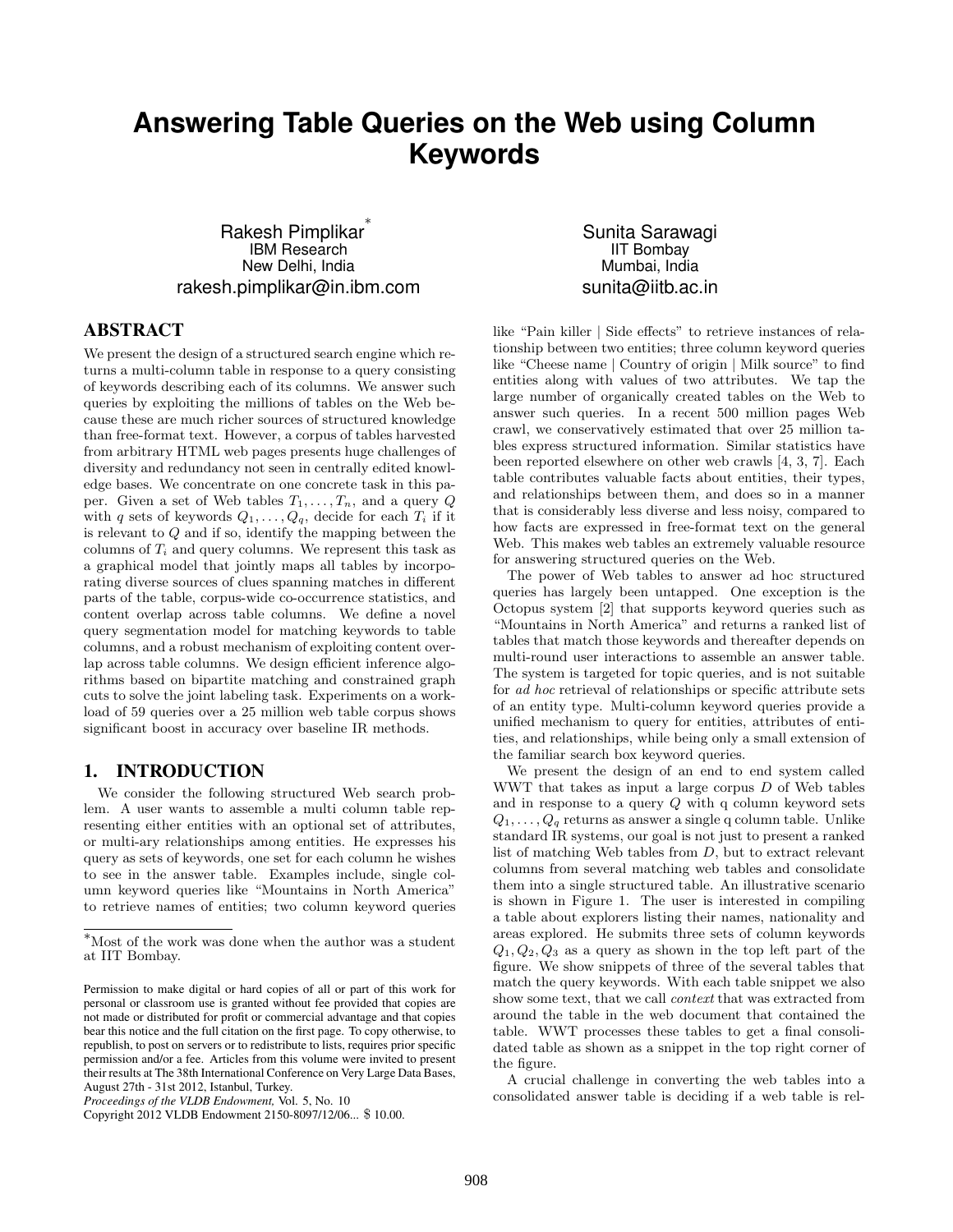|                                                                        | <b>Column Descriptors</b> |                       |                                                                                                                                      |                             |                             | Answer Table                                                                                                                                                 |                       |          |  |
|------------------------------------------------------------------------|---------------------------|-----------------------|--------------------------------------------------------------------------------------------------------------------------------------|-----------------------------|-----------------------------|--------------------------------------------------------------------------------------------------------------------------------------------------------------|-----------------------|----------|--|
| <b>Name of Explorers</b>                                               | <b>Nationality</b>        | <b>Areas Explored</b> |                                                                                                                                      |                             | <b>Name of Explorers</b>    | <b>Nationality</b>                                                                                                                                           | <b>Areas Explored</b> |          |  |
|                                                                        |                           |                       |                                                                                                                                      |                             | Vasco da Gama               | Portuguese                                                                                                                                                   | Sea route to India    |          |  |
| $Q_{I}$                                                                | $Q_{2}$                   | $Q_{3}$               |                                                                                                                                      |                             | Abel Tasman                 | Dutch                                                                                                                                                        | Oceania               |          |  |
|                                                                        |                           |                       |                                                                                                                                      |                             | <b>Christopher Columbus</b> |                                                                                                                                                              | Caribbean             |          |  |
|                                                                        |                           |                       |                                                                                                                                      |                             | $\cdots$                    | $\cdots$                                                                                                                                                     | $\cdots$              |          |  |
| Web Table 1<br>List of explorers - Wikipedia, the free<br>encyclopedia |                           |                       | This article lists the explorations in history. For<br>the documentary 'Explorations, powered by<br>Duracell', see Explorations (TV) | Web Table 2                 |                             | Web Table 3<br>Other Formal Reserves 1.3 Forest Reserves<br>under the Forestry Act 1920<br>All areas will be available for mineral<br>exploration and mining |                       |          |  |
| <b>Name</b>                                                            | <b>Nationality</b>        | <b>Main areas</b>     | <b>Exploration</b>                                                                                                                   | Who (explorer)              | <b>Forest reserves</b>      |                                                                                                                                                              |                       |          |  |
|                                                                        |                           | explored              | (Chronological order)                                                                                                                |                             | ID                          |                                                                                                                                                              | <b>Name</b>           | Area     |  |
| Abel Tasman                                                            | Dutch                     | Oceania               | Sea route to India                                                                                                                   | Vasco da Gama               | $\overline{7}$              |                                                                                                                                                              | Shakespeare Hills     | 2236     |  |
| Vasco da Gama                                                          | Portuguese                | Sea route to India    | Caribbean                                                                                                                            | <b>Christopher Columbus</b> | 9                           | Plains Creek                                                                                                                                                 |                       | 880      |  |
| Alexander Mackenzie                                                    | British                   | Canada                | Oceania                                                                                                                              | Abel Tasman                 | 13                          |                                                                                                                                                              | Welcome Swamp         | 168      |  |
| $\cdots$                                                               | $\cdots$                  | .                     | $\cdots$                                                                                                                             | $\cdots$                    | $\cdots$                    |                                                                                                                                                              | $\cdots$              | $\cdots$ |  |

Figure 1: An example column description query.

evant, and if so, matching the columns of the table to the query columns. We call this the Column mapping task. In Figure 1, the task should label Table 1 as relevant and map its columns consecutively to  $Q_1, Q_2, Q_3$ , label Table 2 as relevant and map column 1 to  $Q_3$  and column 2 to  $Q_1$ , and label Table 3 as irrelevant. The Column mapping task is more challenging than relevance ranking entire tables because the amount of column specific information from both the query and tables is limited. From the query side, the only information is a set of keywords, and from the web table side the only obvious column-specific information is in the header of the table. Headers of tables on the Web are inadequate in several ways: most Web tables do not use the designated HTML tag for indicating headers (80% in our corpus) and are identified via imperfect automated methods, many tables have no headers (18% in our corpus), header text is often uninformative (e.g. "Name"), many tables have multiple headers but without any clearcut semantics (do they represent split phrases as in Table 1 of Figure 1, or additional information as in Table 2, or a title as in Table 3?). The context text of a table is useful but it does not give column-specific information. How can matches in the context, common to all columns of a table, help us discriminate one column from another? We make a number of contributions to address these challenges.

*Contributions.* We propose a novel method to combine the clues in one column's header with the signals from the rest of the table (such as its context, and body) through a two-part query segmentation model. We show that the segmentation model is more precise than the IR practice of weighted sum of whole string matches along each field. Second, we show how to exploit the content overlap of a column with columns of other tables to help tables with poorly matched headers. We use an elegant formulation based on graphical models to jointly map all columns of all tables to the query table. We discuss a number of non-trivial choices in the design of the graphical model, including the choice of the variables, the node potentials that incorporate diverse clues from the table and the corpus, and, edge potentials that exploit content overlap while being robust to the presence of several irrelevant web tables. Finally, we design efficient algorithms

to solve the joint column mapping task. Experiments on a workload of 59 queries show a boost of F1 accuracy from 65% using baseline IR method to 70% using our approach.

*Outline.* We present an end to end description of WWT in Section 2. In Section 3 we describe the column mapper. In Section 4 we present algorithms to find the highest scoring mapping in the graphical model. Experiments, related work, and conclusions appear in Sections 5, 6 and 7 respectively.

# 2. ARCHITECTURE

Figure 2 shows the architecture of WWT. We first describe the main functions performed offline and then the process of answering a query online.

# 2.1 Offline Processing

We start with a Web Crawl from which we extract all data within the HTML table tags. However, not all of these are data tables because the table tag is often used for layout and for storing artifacts like forms, calendars, and lists. We depend on heuristics to retain tables that present relational information in a vertical format. On a 500 million pages Web crawl, we get an yield of 25 million data tables, which is roughly 10% of the table tags in the crawl. Similar statistics have been reported in [4, 3, 7]. A machine learning based approach [7] could have been more accurate but we did not have enough labeled data at the time. Instead, we decided to rely on query time relevance judgments to filter away non-data tables. Each extracted table is then processed and associated with the following two types of information:

# *2.1.1 Headers*

Even though the HTML language has a designated tag ("th") for headers, only 20% of the 25 million Web tables used it. Most others depended on visual, font, and content markers to indicate headers. After exploring several Web tables in an active learning framework, we designed an algorithm that marks headers as follows. The rows of a table are assumed to consist of zero or more title rows (for example Table 3 of Figure 1 has one title row), followed by zero or more header rows, followed by body rows. We scan rows sequentially from the top as long as we find rows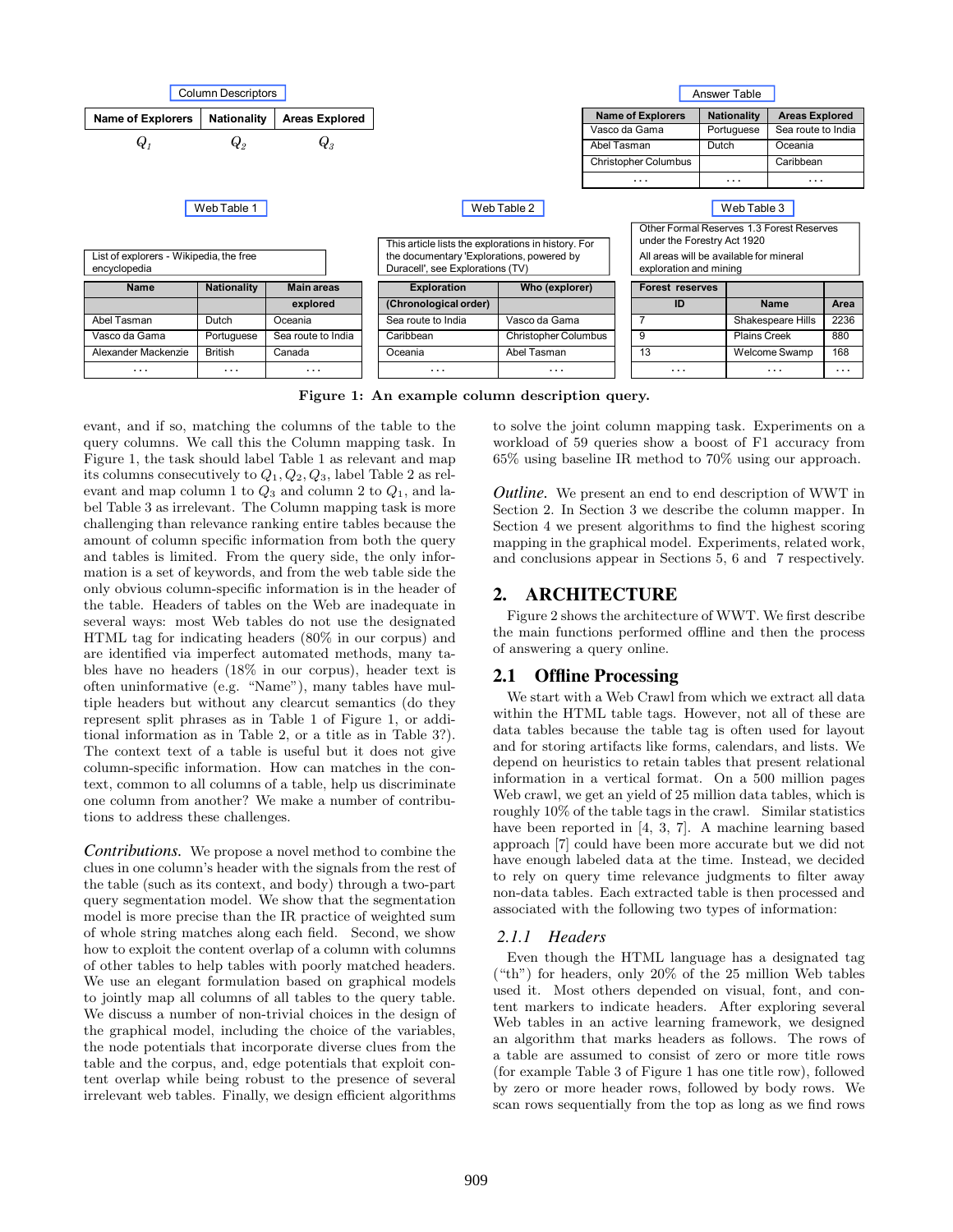

Figure 2: System architecture.

different from most of the rows below it in terms of formatting (use of bold face, italics, underline, capitalization, code, and header tags), layout (background color, CSS classes), or content (textual header with numeric body, number of characters). A 'different' row is labeled a title if all but the first column is non-empty. Else, we label that row as a header. All subsequent rows are labeled header as long as they are similar to the first header row and different from the rows below them. We stop as soon as a row fails this test. Over two thousand Web tables, we found that this heuristic failed only in five cases. In our corpus as per this method, 60% tables had one header row, 18% had no header, 17% had two header rows and the remaining 5% had more than two header rows. We could have used a less heuristic approach, say based on CRFs [14] but we found this approach to be very fast, and sufficiently accurate.

#### *2.1.2 Context*

The context is meant to include all the text in the parent document that tells us what the table is about. But this notion is much less objective than a header. So, we followed a policy of being generous in including text snippets in the context and, attaching a score to each text snippet for use during query processing. We depend on the DOM tree d of the parent document for extracting candidate snippets. Let  $T$  be the node in  $d$  containing the table. Any text node  $x$ that is a sibling of a node on the path from  $T$  to the root of  $d$  is added to the context. The score attached with  $x$  is calculated from two types of factors (1) the edge distance in tree  $d$  between  $x$  and  $T$  and whether  $x$  is a right or left sibling of the path nodes, and (2) the relative frequency in d of the format tags (bold, header, italics, underlined, etc) attached with x. We skip details of how exactly we do the combination due to lack of space.

Finally, the extracted tables are indexed using Lucene and stored on disk. Each table is treated as a Lucene document with three text fields: header, context, and content. While indexing, we associate boost values of 2, 1.5, and 1 respectively with each of the three fields to control the relative importance of matches in the different fields for the column description queries.

# 2.2 Query Time Processing

Every user query Q consisting of say, q sets of keywords  $Q_1, \ldots, Q_q$  is processed through the following stages.

### *2.2.1 Find Candidate Web Tables*

We probe the index using the union of words in  $Q_1, \ldots, Q_q$ . This gives us a set of tables  $\mathcal{T}^1 = T_1, \dots T_{n_1}$  that match the query keywords in the header, context, or body. However, since many Web tables do not contain headers or useful context words, we use a second index probe to retrieve tables  $T^2$ based on content overlap with tables in  $\mathcal{T}^1$ . But, typically many tables in  $\mathcal{T}^1$  are irrelevant, and arbitrarily retrieving all tables with overlapping content in  $\mathcal{T}^1$  can introduce too much noise. We deploy the following conservative strategy. Invoke the column mapper (described in the next section) to find the top-two tables with very high relevance score from  $\mathcal{T}^1$ . We may find no such tables for a query. We then add a random set S of ten rows from the confident tables and make a second index probe with the union of Q and S. In our experiments we found that the second stage index probe was used in 65% of the queries in our workload described in Section 5. For these, on an average 50% of all relevant source tables were obtained from the second stage. The fraction of relevant tables in the first stage was just 52% as compared to 70% in the second stage. This shows the usefulness of the second stage index probe.

## *2.2.2 Column Mapping*

This step works on the candidate web tables from the index probe  $T_1, \ldots, T_n$  and decides for each table  $T_i$  if it is relevant and if so marks for each query column  $Q_\ell$  the column (if any) of  $T_i$  that maps to  $Q_\ell$ . Also, with each relevance and column labeling decision it associates well calibrated probability scores since these are needed to fetch additional tables for the second index probe, and for ranking rows in the final table. The column mapper exploits a number of clues including matches in the header and context of a web table, the overlap in the content of two web tables, and the association of query keywords to a column's corpus in the entire corpus. In Section 3 we present how we combine these clues to solve the column mapping task.

#### *2.2.3 Consolidator and Ranker*

Given a set of tables output by the column mapper along with table-level relevance scores and column-level confidence scores, the consolidator merges relevant columns and rows into a single table. The main challenge in this task is deciding if two rows from different tables are duplicates, and we refer the reader to [9] for the approach we used to solve this. The ranker reorders the rows of the consolidated table so as to bring more relevant and highly supported rows on top. We skip details of our ranker since the focus of this paper is the column mapping task.

# 3. DESIGNING THE COLUMN MAPPER

We are given a query header  $Q$  with  $q$  sets of keywords  $Q_1, \ldots, Q_q$  and a set of noisy web tables  $T_1, \ldots, T_n$ . Each candidate web table has a variable number of columns and rows, may have zero or more headers, and contextual text extracted from around the table. Our goal in this step is to establish if a web table  $t$  is relevant to  $Q$ , and if so, label each column  $c$  of  $t$  with the query column to which it maps, or a special label na indicating no match to any query column. We call this the Column mapping task, with the understanding that it also subsumes the task of establishing if a table is relevant.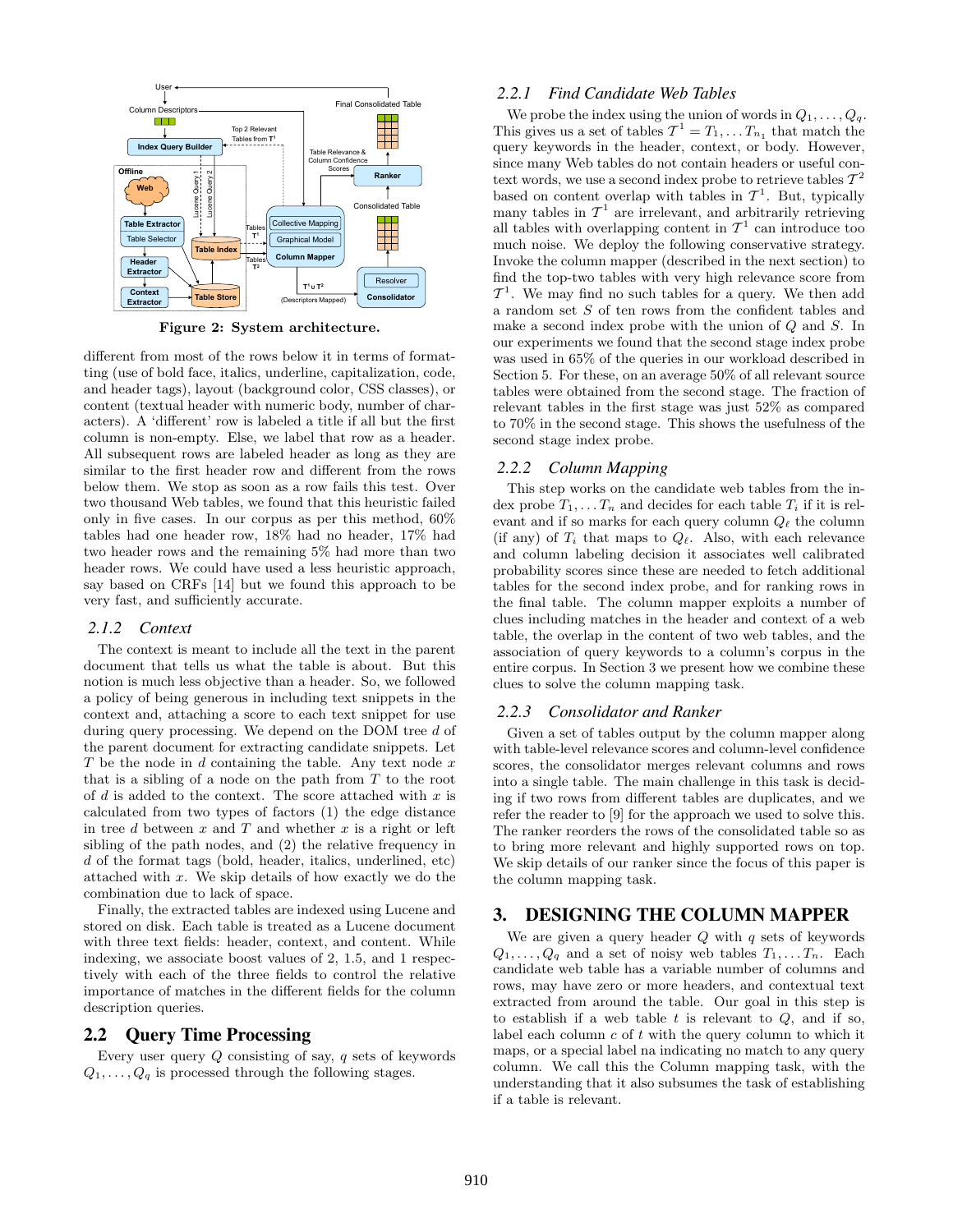A simple method of solving this problem is as follows: First, establish the overall relevance of a table  $t$  to  $Q$  by suitably thresholding the sum of TF-IDF similarity of the keywords in  $Q$  to the context and header text of  $t$ . If  $t$  is found relevant, find the best matching of the query columns to the columns of t based on a thresholded similarity of each  $Q_{\ell}$  to the header text of each column of t.

This basic method has several shortcomings. First, because the context text associated with a table is a very noisy descriptor of a table, the table-level relevance decision could get misled by unrelated verbosity in the context. Ideally, the table level relevance decisions should be made in conjunction with finding useful column mappings in the table. Second, since the headers in web tables are noisy and/or ambiguous, similarity scores with the header text alone is likely to be unreliable. We will show how to exploit other kinds of clues such as the context and body of the table, and other corpus wide co-occurrence statistics to augment the header-level information. Finally, this method cannot handle tables with no headers, or tables with very little context or header text. In such a case we would like to exploit the content overlap of a column with columns of other tables. We will show in the experimental section that ad hoc ways of including header text from other overlapping table columns fails to yield good results.

Instead of separately deciding for each web table whether it is relevant or not, and to which query label it maps using independent similarity measures, we propose a more global approach to combine the diverse clues both within and across tables. We propose a unified approach based on graphical models that provides an elegant formulation to the task of jointly labeling all columns. We first give a brief overview of graphical models and then present our formulation.

*Graphical Models.* A graphical model [10] expresses the joint distribution over a set of n random variables  $x =$  $x_1, \ldots, x_n$ , where each  $x_i$  belongs to a space of labels  $\mathcal{Y}_i$ . The model captures the dependencies between elements of  $x$  as a graph  $G$ , each a node in the graph, with a sparse set of edges as follows:

We first identify small subsets of variables, called *cliques*, that are highly dependent on each other and form complete subgraphs of  $G$ . For each clique  $C$ , we then define potential functions  $\theta(C, \mathbf{x}_C) \mapsto \text{that provides an un-normalized}$ measure of compatibility among the labels  $x_C$  assigned to variable subset C. Two special kinds of potentials are node potentials  $\theta(i, x_i)$  defined on the label  $x_i$  of a single node i and *edge potentials*  $\theta(i, x_i, j, x_j)$  defined over edge  $(i, j)$  in G and labels  $(x_i, x_j)$  assigned to the two nodes it connects. The probability distribution is defined as

$$
Pr(x_1,...,x_n) = \frac{1}{Z} exp(\sum_{C \subseteq \text{cliques}(G)} \theta(C, \mathbf{x}_C))
$$

where Z serves to normalize the product of clique potentials to a proper probability. A common method to define potentials is as a dot product between a model parameter and a feature vector. In case of node potential, we might write  $\theta(i, x_i) = \mathbf{w}_1^{\top} \mathbf{f}(i, x_i)$ , where  $\mathbf{f} : [1, M] \rightarrow^k$  is the feature vector and  $\mathbf{w}_1 \in k$  is the model vector where k is the number of features. Similarly, an edge potential would be defined as  $\theta(i, x_i, j, x_j) = \mathbf{w}_2^{\top} \mathbf{f}(i, x_i, j, x_j)$ . The feature vector are designed by the user whereas the model vectors  $\mathbf{w}_1, \mathbf{w}_2$  are

trained from labeled data. This feature-based framework provides a very convenient way to use a variety of intuitive clues without worrying about how to combine them numerically into a single objective. Once  $Pr(x)$  is defined and the model vectors are trained, the inference problem is to find  $\operatorname{argmax}_{\mathbf{x}} \sum_{C} (\theta(C, \mathbf{x}_C))$ , the most likely joint assignment of labels to variables. When the graph has many large cliques, this problem is intractable and it is necessarily to design good approximation algorithms.

We now show how we model the column mapping task as a graphical model by defining the random variables in Section 3.1, the node potentials in Section 3.2, the edge potentials in Section 3.3, other higher order potentials in Section 3.4, and the inference algorithm in Section 4.

# 3.1 Variables

Our task is to label each table as relevant or not, and label the columns of relevant tables with one of  $q$  query columns or na. Accordingly, a natural choice would be to create a graphical model where we have a variable  $t$  for each web table  $t \in \{T_1, \ldots, T_n\}$  and a variable  $(tc)$  for each column c of table  $t$ . Each table variable is binary indicating if the table is marked relevant or not, and each column variable  $(tc)$  takes a label from the set  $\{1, \ldots, q\} \cup \{na\}$ . However, this natural variable representation gives rise to an unnaturally complicated edge set to capture the interaction between a table variable, and  $all$  its columns  $-$  only when a table variable is labeled relevant, does it make sense to label the column variables. Also, to represent positive affinity among similar columns of only relevant tables we would need cumbersome four-variable potentials. Instead, we chose a representation with only column variables (that we index as  $tc$ ) but augmented the label space of column variables with a label nr to indicate that the column is part of an irrelevant table. Thus, a column variable can take one of  $q + 2$  labels from the set  $\mathcal{Y} = \{1, \ldots, q\} \cup \{\text{na}, \text{nr}\}.$ 

# 3.2 Node Potentials

Node potentials  $\theta(tc, \ell)$  have to be defined for each column variable tc and each label  $\ell \in \mathcal{Y}$ . Their representation as a weighted sum of features provides a flexible mechanism to incorporate a wide variety of clues. We define five features that captures a diverse set of clues including the similarity between the query keywords and header, context, and body of web tables, and affinity between query keywords and contents of tables. These are defined in Sections 3.2.1 to 3.2.4.

#### *3.2.1 Matching Query Keywords to Table Columns*

The most important signal in mapping a web table column (tc) to a query column  $\ell$  is the similarity between the query keywords  $Q_\ell$  and the text in table t's context (if any) and text in c's header which could be absent or span over one or more rows. A standard method in IR to assign scores to multi-field documents is to compute the similarity of each field separately to the query keywords and take their weighted sum. Adapting to our case, we could separately measure the similarity of  $Q_\ell$  to (1) the header tokens in  $(tc)$  and  $(2)$  the context of t. We next illustrate the various limitations of this method.

First, the header text might contain only a part of the query keywords and the other part might appear in the context. For example, one query in our workload was "Nobel prize winner". This retrieved several tables where the word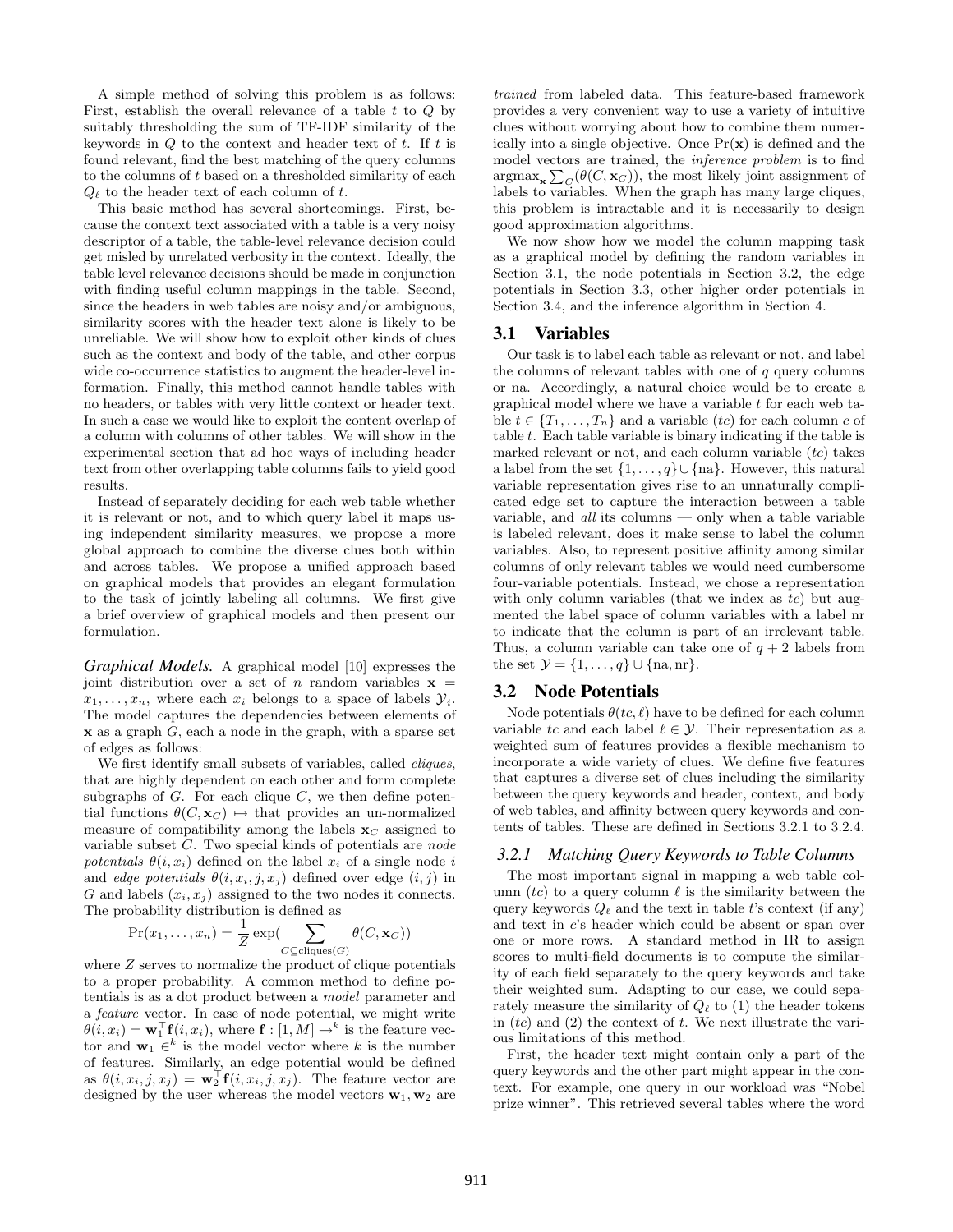"Nobel prize" appears in the context and only "winner" appears in the header. If we separately measure the similarity of  $Q_\ell$  to (tc)'s header and t's context, we will get low similarity from the header, and even if the similarity with context is high it does not help us decide which of the columns specifically matches  $Q_{\ell}$ .

Second, matches with tables having multiple header rows is not well defined. Should the header tokens be concatenated and then matched to  $Q_\ell$ , or should we compute similarity only with a single best matching row? Concatenation makes sense when a true header is split across multiple rows as in column 3 of Table 1 in Figure 1. However, concatenation is bad when some header rows are wrong, or when a second header row presents irrelevant details. For example, in table 2 of Figure 1, the words "chronological order" in the second header row should not be used to diminish the similarity of the first column of Table 2 to  $Q_3$ . In this case, going with the single-best option is better.

Third, in some cases the evidence might come from a table's content. For example, a query string  $Q_{\ell}$  in our dataset about "Black metal bands" matched a three column web table with respective headers "Band name | Country | Genre" and no context. The table contains names of many band types, of which "Black metal" is one. The only way to find this table as relevant is to exploit the frequent occurrence of the words "Black metal" in the third column in mapping the first column to  $Q_{\ell}$ .

Finally, in some cases the header text of some other column  $c'$  of t might be needed to match column  $c$  to  $Q_{\ell}$ . For example, another query in our dataset was about "dog breeds" which matched a web table with several columns two of which had headers "dog" and "breed". The "dog" column contained dog names, no where else was the token "dog" present in the table.

We present a new similarity measure that removes all the above limitations in one unified function. Instead of separately matching whole of  $Q_\ell$  to each field, we compute similarity via a two-part segmentation of  $Q_{\ell}$ : one part is used to pin  $Q_{\ell}$  to a specific header of t and the other part is used to gather relevance support from other parts of the table. Let  $q_1, \ldots, q_m$  be the sequence of tokens in  $Q_\ell$ . Let h denote the number of header rows in  $t$  and let  $H_{rc}$  denote the tokens in header row r of column c. We measure the similarity of  $Q_{\ell}$ to a column c of web table t by segmenting  $Q_\ell$  into two parts: a prefix  $P = q_1, \ldots, q_k$  and a suffix  $S = q_{k+1}, \ldots, q_m$ . One of the parts, prefix or suffix, is matched to a header row r of  $c$ , and the other part to portions of  $t$  outside the header, including the title of  $t$ , the context of  $t$ , frequent content in some column of t, other headers in column c  $(H_{r'c}$  for  $r' \neq r$ , and other column headers of t in row r (i.e.  $H_{rc'}$  for  $c' \neq c$ ). Let in $Sim(P, H_{rc})$  denote the first similarity, that is, the score of matching the prefix  $P$  (or suffix  $S$ ) to the header  $H_{rc}$  and out $\text{Sim}(S, t, r, c)$  denote the second score, that is, the score of matching the remaining part (suffix  $S$ or prefix  $P$ ) with the rest of the table. The segmented similarity SegSim $(Q_\ell, tc)$  is computed as the maximum weighted sum of scores over all possible values of  $r$  and all possible query segmentations. That is,

SegSim(
$$
Q_{\ell}, t_c
$$
) = 
$$
\max_{\substack{P \subseteq I...h \\ P \subseteq Q_{\ell} \vee SP = Q_{\ell} \\ P \subseteq Q_{\ell} \vee SP = Q_{\ell}}} \frac{\|P\|^2}{\|Q_{\ell}\|^2} \text{inSim}(P, H_{rc}) + \frac{\|S\|^2}{\|Q_{\ell}\|^2} \text{inSim}(P, H_{rc}) + \frac{\|S\|^2}{\|Q_{\ell}\|^2} \text{outSim}(S, t, r, c)
$$
 (1)

where  $||P||$  denotes the L2-norm of the TF-IDF vector over the tokens in P. The in $\text{Sim}(P, H_{rc})$  similarity is the TF-IDF weighted cosine similarity between the token sequence P and  $H_{rc}$ . The outSim similarity is more challenging because we need to account for five sources of matches in the table: t's title and context, other header rows in column c, other header columns in r, and frequent body content tokens. For ease of notation we call these parts as  $T, C, H_c, H_r$ , and B respectively. Matches in these different parts have different degrees of reliability. We characterize this reliability with a probability parameter  $p_i$  for  $i \in \{T, C, H_c, H_r, B\}$ . We calculated these empirically on our workload in Section 5 as follows: for each part  $i \in \{T, C, H_c, H_r, B\}$  of all  $Q_\ell$  and relevant  $t$ , reliability  $p_i$  of part  $i$  is the fraction of correctly matched columns from all columns c with positive inSim and positive match with  $i$ . These values turned out to be  $(1.0, 0.9, 0.5, 1.0, 0.8)$  respectively for  $\{T, C, H_c, H_r, B\}$ . The score of a token is the soft-max of the reliability over the parts with which it matches. Finally, the  $\text{outSim}(S, t, r, c)$ value is computed as the sum of the soft-maxed match reliability of each term  $w$  weighted by the TF-IDF score  $TI(w)$ of the term as follows:

outSim(S, t, r, c) = 
$$
\sum_{w \in S} \frac{\text{TI}(w)^2}{\|S\|^2} (1 - \prod_{\substack{i \in \{T, C, H_r, H_c, B\} \\ w \in \text{part}(i)}} (1 - p_i))
$$

The SegSim similarity has several nice properties. First, for multi-row headers it overcomes the shortcomings of the two extremes of full concatenation and single best. When the header has no spurious tokens outside the  $r^{th}$  row, it reduces to the desired option of cosine similarity on fully concatenated headers. For the other extreme when all but one header is relevant, it reduces to the single best option. Second, when a token matches a table in multiple parts, the outSim score of the table increases but the influence of each additional match decays exponentially. Third, by requiring that the column header have a non-zero match with either the prefix or suffix of  $Q_\ell$ , we ensure that table-level matches count only for specific columns rather than all columns of a table.

#### *3.2.2 Query Fraction Matched*

Another useful feature for defining node potentials is the fraction of query tokens that match the column header and other parts of the table. For the same value of SegSim similarity, we should assign higher score to the case where we have covered all the query terms, over the case where we have covered only a subset. We add a second feature called Cover( $Q_{\ell}, \text{tc}$ ) that differs from SegSim in Equation 1 in only the definition of  $\mathrm{inSim}(P, H_{rc})$  — instead of cosine similarity we measure the weighted fraction of  $P$ 's tokens that appear in  $H_{rc}$  ( =  $\frac{1}{\|P\|^2} \sum_{w \in P \cap H_{rc}} \text{TI}(w)^2$ ).

#### *3.2.3 Affinity of Query Keywords to Column Content*

Instead of depending solely on the Web tables retrieved for a query, we could define features over the entire corpus D. One potential signal is the co-occurrence of keywords in  $Q_{\ell}$  with the contents of a table column. Such signals have been used in [2] for ranking tables for topic queries, and in [12] for collecting class instance lists on web queries, and in other NLP tasks [20]. Adapting it to our case of query keywords  $Q_{\ell}$  and contents of column (tc) we define a PMI<sup>2</sup>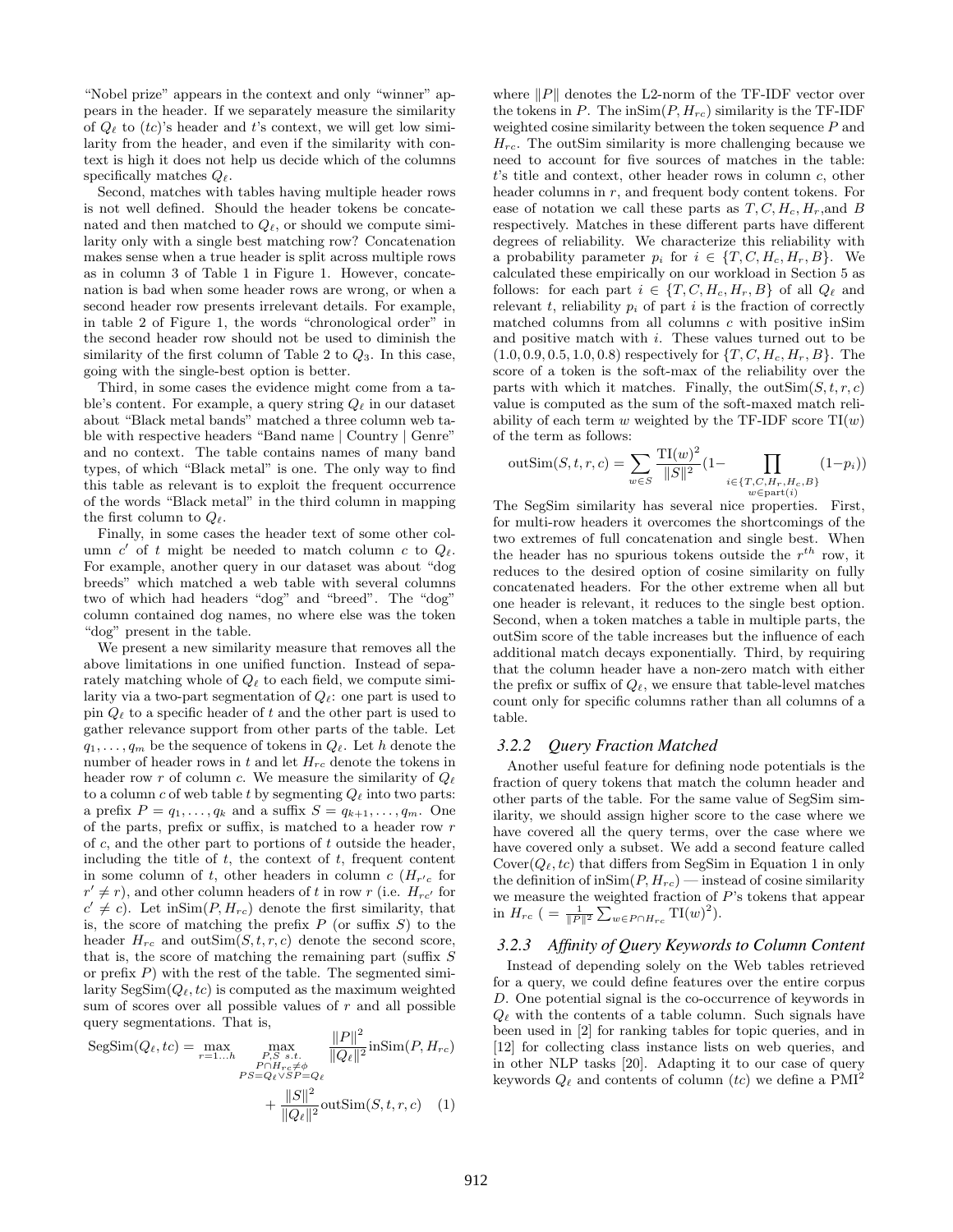score as in [2] as

$$
\text{PMI}^2(Q_\ell,tc) = \frac{1}{\#\text{Rows}(t)} \sum_{r \in \text{Rows}(t)} \frac{|\text{H}(Q_\ell) \cap \text{B}(\text{Cell}(t,r,c))|^2}{|\text{H}(Q_\ell)| |\text{B}(\text{Cell}(t,r,c))|}
$$

where  $H(Q_{\ell})$  denotes the tables in D that contain keywords  $Q_{\ell}$  in their header or context, and B(Cell(t, r, c)) denotes the tables that match the words in cell  $(r, c)$  of table t in their content.

### *3.2.4 Table Relevance*

Our final feature for node potentials captures the overall relevance of a table to the union of query keywords. We

define this as follows:  
\n
$$
R(Q, t) = \frac{1}{q} \text{clip}(\sum_{\ell \in 1...q} \max_{c} \text{Cover}(Q_{\ell}, tc), \min(q, 1.5))
$$
 (2)

where the function  $\text{clip}(a, b)$  is 0 when  $a < b$  and a otherwise. Intuitively, this measures the total fraction of query words that match a table's header and context provided the match fraction is greater than 1 for single column queries, and 1.5 for all other queries.

*Node Potential.* Our final node potential 
$$
\theta(tc, \ell)
$$
 =

$$
\begin{cases}\nw_1 \text{SegSim}(Q_{\ell},tc) + w_2 \text{Cover}(Q_{\ell},tc) & \text{if } 1 \le \ell \le q \\
+w_3 \text{PMI}^2(Q_{\ell},tc) + w_5 & \text{if } \ell \le q \\
w_4 \frac{\min(q, n_t)}{n_t} (1 - \text{R}(Q, t)) & \text{if } \ell = \text{nn} \\
0 & \text{if } \ell = \text{na}.\n\end{cases}
$$
\n(3)

where  $n_t$  is the number of columns in table t. The values  $w_1, \ldots, w_4$  capture the relative importance of different features and  $w_5$  is a bias term which is negative and serves the purpose of disallowing maps to a query column based on very small similarity values.

## 3.3 Edge Potentials

Our edge potentials  $\theta (tc, \ell, t'c', \ell')$  are defined over pairs of columns  $tc$  and  $t'c'$  and are used to capture the similarity in the content of columns across tables. A popular choice for edge potentials is the positive ports potential that assigns a positive score when the two variables take the same label, and is zero otherwise. The strength of the edge is tied to the similarity between the columns and is defined as:

 $\theta (tc, \ell, t'c', \ell') = w_e \text{sim}(tc, t'c') [\![\ell = \ell']\!] \ \ \forall \ tc, t'c' \ s.t. \ t \neq t'$ where  $\llbracket C \rrbracket$  is 1 when C is true and 0 otherwise, and  $w_e$  is the weight of this edge feature. This potential fared poorly because a large fraction of web tables are irrelevant, yet some of their columns are similar to columns of relevant tables. These relevant columns get pulled toward the irrelevant label because of the reward accrued from the many edges with irrelevant columns. We fix this problem by setting  $\theta(tc, \ell, t'c', \ell')$  to zero when  $\ell = \ell' = \text{nr. However, this}$ fix causes the reverse problem: irrelevant tables start getting marked as relevant. When irrelevant tables are large in number and highly similar to each other, the edge potential terms overshadow the node potentials. We therefore designed a custom edge potential that differs from the above potential in three ways:

*Normalize Similarity.* We first normalize the similarity measure so that the sum of the similarity of a column to other neighbors is bounded at one. For each column (tc), we normalize its similarity as  $\text{nsim}(tc, t'c') = \frac{\text{sim}(tc, t'c')}{\sqrt{N}}$  $\frac{\sinh(tc, t^c)}{\lambda + \sum_{\bar{t}, \bar{c}} \sin(tc, \bar{t}, \bar{c})}$ . The smoothing constant  $\lambda$  makes sure that the normalization does not inadequately boost similarity of a column that

is weakly similar to only a few other columns. We choose  $\lambda = 0.3$  and ignore neighbors with unnormalized similarity below 0.1. The nsim values are asymmetric and we will see shortly how these are used to create symmetric edge potentials.

*Include Column Confidence.* Second, we only add an edge potential across tables where at least one of the two columns is confident about its labeling independent of other tables. We measure confidence of a column's labeling using its node potentials to get a probability distribution  $Pr(\ell|tc)$  as described in Section 4.2. A column is confident only if  $Pr(\ell|tc)$ is large for some  $\ell \in [1 \dots q]$ . We used a threshold of 0.6.

 $Max\text{-}matching Edges.$  Third, for a table pair  $t, t',$  we connect each column  $c$  in the pair to at most one column in the other table instead of all the columns with which c might be similar. This provides more robust transfer of labels when columns within a table are similar to each other. We achieve this by first finding the best one-one matching between the columns of two tables based on a weighted sum of their content and header similarity. We only add an edge between columns in the matching, and not between all possible pairs of similar columns of two tables.

The final edge potential 
$$
\theta(tc, \ell, t'c', \ell') =
$$
  
\n
$$
w_e[\ell = \ell' \wedge \ell \neq \text{nr}](\text{nsim}(tc, t'c')[\max_{y \neq \text{nr}} \Pr(y|t'c') > 0.6]) + \text{nsim}(t'c', tc)[\max_{y \neq \text{nr}} \Pr(y|tc) > 0.6]) \quad (4)
$$

## 3.4 Table-level Potentials

We define a set of hard constraints to control the consistency of the labels assigned to a web table. Each of these are defined over the labels of all the columns within a table and disallow inconsistent labelings by taking large negative values for inconsistent labels. Unlike for the node and edge potentials, there are no parameters to train for these potentials. We include the following four hard constraints.

*The* MUTEX *Constraint*. This constraint requires that only one column in a table  $t$  be mapped to a query column. That is,

$$
\phi_a(\ell_1,\ldots,\ell_{n_t}) = \llbracket \sum_j [\ell_j = \ell] \leq 1, \forall \ell = 1 \ldots q \rrbracket_{-\infty}^0 \tag{5}
$$

where  $[\![C]\!]_{-\infty}^0$  takes a value zero when condition C is true and  $-\infty$  otherwise.

*The* ALL-IRR *Constraint*. This constraint ensures that if one column in a table  $t$  is assigned a label nr then all columns of that table must be assigned nr. This constraint helps to make consistent table-level relevance decisions from columnlevel decisions. That is,

$$
\phi_b(\ell_1, ..., \ell_{n_t}) = \llbracket \sum_j [\![\ell_j = \text{nr}]\!] \in \{0, n_t\} \rrbracket_{-\infty}^0 \tag{6}
$$

*The* must-match*Constraint.* This constraint requires that every relevant table must contain the first query column.

$$
\phi_c(\ell_1, ..., \ell_{n_t}) = \llbracket \sum_j [\![\ell_j \in \{1, nr\}]\!] > 0 \rrbracket_{-\infty}^0 \tag{7}
$$

*The* min-match*Constraint.* Every relevant table must contain at least  $m$  of the  $q$  query columns. We chose  $m$  as two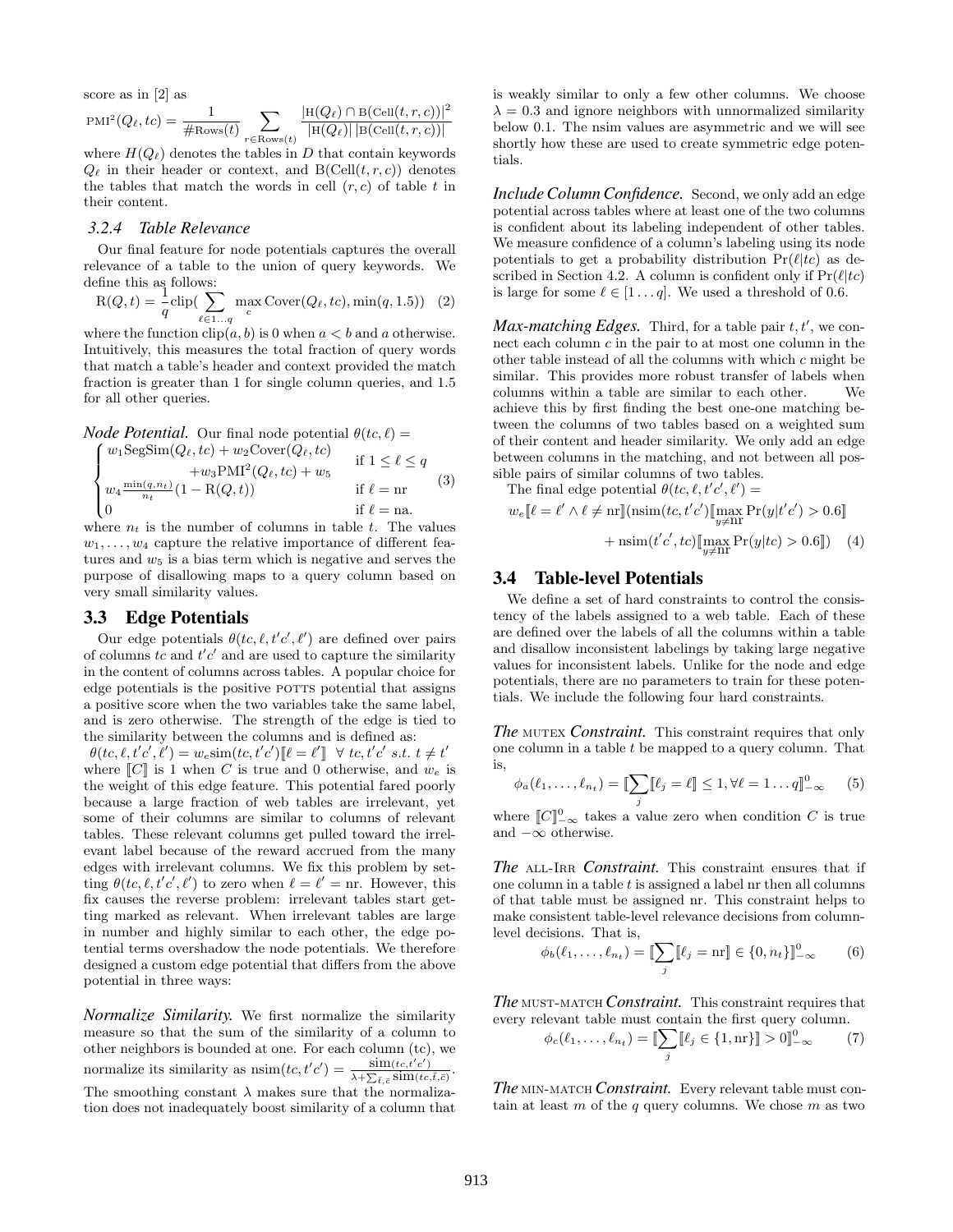for all queries with  $q \geq 2$ .  $\phi_d(\ell_1,\ldots,\ell_{n_t}) = \llbracket \sum$ j  $[\![\ell_j \in [1 \dots q, nr]]\!] \ge m[\![\ell_{-\infty} \quad (8)]$ 

*Overall Objective.* Thus we have reformulated the Column mapping task as the task of finding labels  $y_{tc} \in \mathcal{Y}$  to each table, column pair  $(tc)$  so as to maximize the sum of node potentials (Equation 3), edge potentials (Equation 4) and table consistency potentials (Equations 5 to 8). We denote the set of all labels as y, and the overall objective is:

$$
\underbrace{\sum_{tc} \theta(tc, y_{tc})}_{\text{node}} + \underbrace{\sum_{tc} \sum_{t' \neq t, c'} \theta(tc, y_{tc}, t'c', y_{t'c'})}_{\text{edge}} + \underbrace{\sum_{c \in \{a, b, c, d\}} \sum_{t} \phi_C(y_{tc_1}, \dots, y_{tc_{n_t}})}_{\text{constraints}} \tag{9}
$$

The above objective has six parameters  $w_1, \ldots, w_5, w_e$ . We use a training phase with a separate labeled dataset to find the values of these parameters so that the error of the highest scoring mapping is minimized. Since we had only six parameters, we were able to find the best values through exhaustive enumeration. More sophisticated training methods, say based on max-margin structured learning [10] perform well only under exact inference which is not possible for our objective because it is NP-hard. This can be proved using a reduction of the well-known NP hard problem of metric labeling [6] to our problem.

## 4. INFERENCE ALGORITHMS

Since the problem of finding the optimal column labels as per objective 9 is NP-hard, we present approximation algorithms in this section. We develop our approximation algorithm in stages. First in Section 4.1, we show that if the edge potential terms are absent, we can find the optimal column labels in polynomial time via a novel reduction to a bipartite matching problem. Next, we show two approaches to approximating the overall objective: table centric (Section 4.2) and edge-centric (Section 4.3) based on whether they give more importance to the table-specific potentials or across table edge potentials.

#### 4.1 Table Independent Inference

We show how to optimally solve objective 9 without the edge potentials. The optimal labeling of the different tables now get decoupled. For each table  $t$  we solve a generalized maximum matching problem in a bipartite graph  $G_t$  created as follows. The  $n_t$  columns of t forming the left nodes of  $G_t$  and labels  $1, \ldots, q$ , na forming the right nodes. The weight of an edge between a left node c and a right node  $\ell$  is  $\theta(tc, \ell) + M_{\ell}$  where  $M_{\ell}$  is a large positive constant for  $\ell = 1$ , and zero otherwise. In addition, each node v is assigned a capacity  $c_v$  that is one for all nodes except the right node na for which is  $c_v = \max(0, n_t - m)$  where m is the minimum number of columns required to be matched in the min-match constraint. Find a matching, that is a subset S of the edges in  $G_t$ , such that each node v has no more than  $c_v$  adjacent edges in S and the sum of edge weights in S is maximized. Such a matching can be found in  $O(n_t^2q)$ time using the well-known reduction to the min-cost maxflow problem (summarized in Section 4.2.1). The edges in the optimal S give the highest scoring column mapping  $y_t$ 

of  $t$  under the constraint that  $t$  is relevant. We contrast the score of  $y_t$  with the score of labeling all columns of t as nr and pick the higher of the two as the final labeling.

We skip a formal proof of correctness and instead state some intuitive claims as justification. The capacity one constraint on all right side nodes in  $1, \ldots, q$  ensures that the MUTEX condition is met. The large additive constant  $M_1$ ensures that the highest scoring labeling must assign at least one column to label 1 thereby meeting the must-match constraint. The constraint that no more than  $n_t - m$  columns of t can be assigned label na ensures that at least  $m$  of them must be mapped to a query column, thus satisfying the min-MATCH constraint.

# 4.2 Collective Inference: Table-centric

This collective inference algorithm is centered on optimal inference at the table-level, and uses edges to influence table-level decisions very cautiously. The algorithm works in three stages. First, independently for each table t find the highest possible score  $\mu_{tc}(\ell)$  of objective 9 (ignoring edge potentials) when each column  $c$  is constrained to take each label  $\ell$ . Normalize these to define a distribution as  $p_{tc}(\ell) = \frac{\exp(\mu_{tc}(\ell))}{\sum_{\ell'} \exp(\mu_{tc}(\ell'))}$ . Second, for each table column tc collect messages from each of its neighbors as  $\text{msg}(tc, \ell) = \sum_{t'c' \in \text{nbr}(tc)} w_e \text{nsim}(tc, t'c') p_{t'c'}(\ell).$  Finally, independently for each t invoke the algorithm in Section 4.1 with node potential modified as  $\max(\mathrm{msg}(tc, \ell), \theta(tc, \ell)).$ 

The only difficult part of the above algorithm is the efficient computation of the  $\mu_{tc}(\ell)$  values. The direct method of computing  $\mu_{tc}(\ell)$  by repeated calls to the maximum matching algorithm of Section 4.1 for each  $(c, \ell)$  pair is expensive. We propose a method of making this efficient by simultaneously computing all the values. Before we present our algorithm we need to briefly recap the popular flow-based algorithm for maximum matching in bipartite graphs. Readers familiar with this topic can skip Sections 4.2.1 and 4.2.2 and jump to Section 4.2.3.

#### *4.2.1 Recap: Maximum Weight Bipartite Matching*

Given a weighted bipartite graph  $B$  where each node  $u$ has a positive capacity  $c_u$  and each edge  $(u, v)$  has weight  $w(u, v)$ , find subset S of edges of B such that  $\sum_{(u, v) \in S} w(u, v)$ is maximized and  $\sum_{v:(u,v)\in S\vee(v,u)\in S} 1 \leq c_u$ . A well-known algorithm [13] to solve this problem is by finding the maximum flow on a weighted directed graph G created from B as follows. First, we need to ensure that the total capacity of nodes on the left side of  $B$  is equal to the total capacity on the right. If this condition is violated we add a dummy node d on the deficient side with the deficient capacity. Call the new set of left nodes  $L$  and right nodes  $R$ .  $G$  is seeded with these nodes and two extra nodes: a source node s, and a sink node t. Second, add edges from s to each  $u \in L$  with  $cost(s, u) = 0$  and  $cap(s, u) = c_u$ , from each  $u \in R$  to t with  $\text{cost}(u, t) = 0$  and  $\text{cap}(u, t) = c_u$ , and from each  $u \in L$  to each  $v \in R$  with  $cap(u, v) = min(c_u, c_v)$  and  $cost(u, v) = 0$  if either u or v is the dummy node d, else cost $(u, v) = -w(u, v)$ Invoke the algorithm described in the next section to find the minimum cost maximum flow on  $G$ . The final matching consists of all edges from  $L$  to  $R$  with positive flow.

## *4.2.2 Recap: The Max-flow Algorithm*

The input to the algorithm is a directed graph G with edge costs  $cost(u, v)$  and  $cap(u, v)$  and two special vertices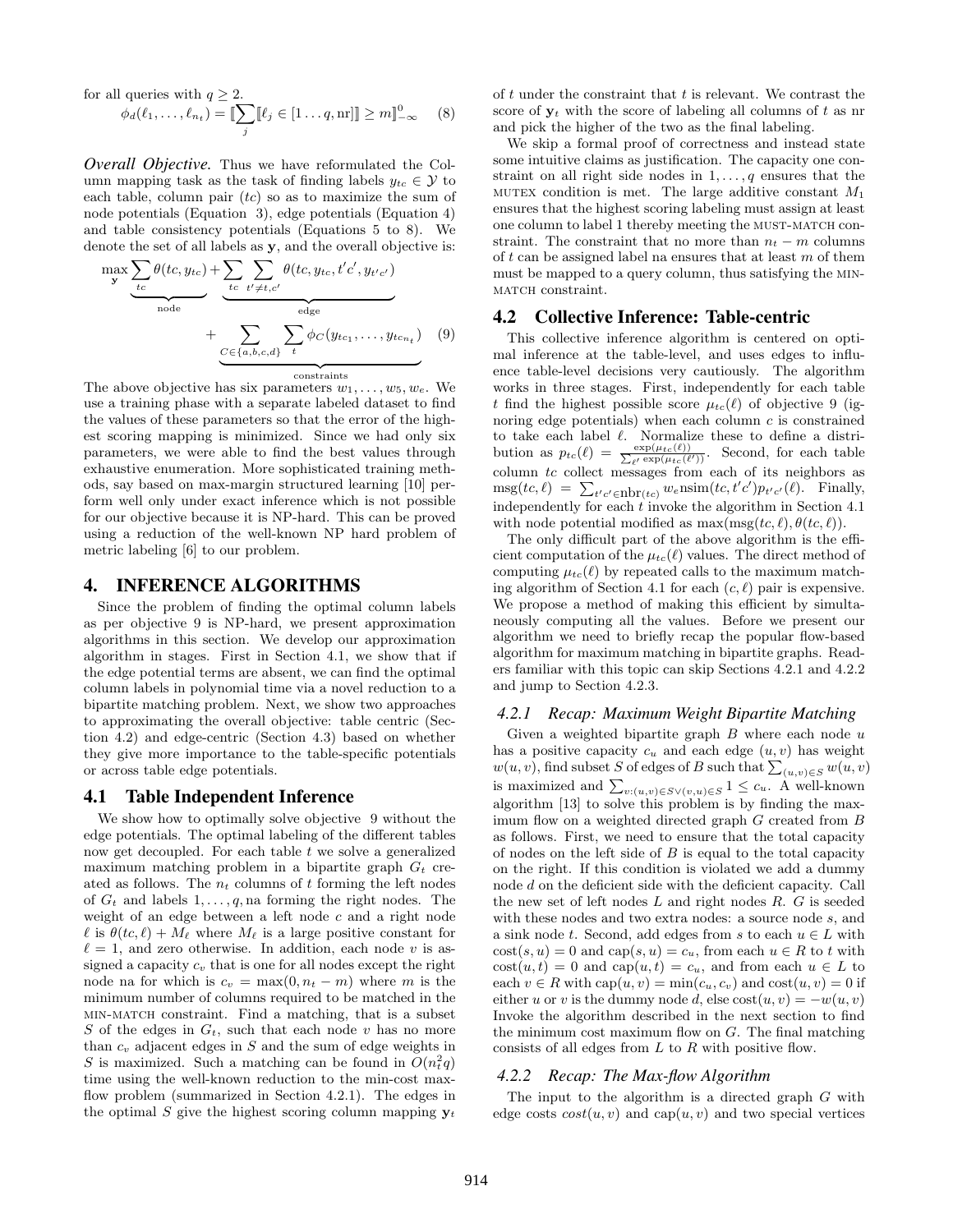**Input:**  $G_t$  = Weighted bipartite graph (Section 4.2.3)  $G_f^*, m^*$ , Opt = Residual graph and optimal matching obtained by algorithm in Section 4.2.1 for  $\ell \in [1 \dots q] \cup \{na\}$  do

Find shortest distances  $d(\ell,.)$  in  $G_f^*$  from  $\ell$  to all nodes.  $\mu_{tc}(\ell) = \text{Opt} - d(\ell, c) - \text{cost}(c, \ell), \quad \forall c = 1, \ldots, n_t$ end for  $\mu_{tc}(\text{nr}) = \sum_{c} \theta(tc, \text{nr})$ 

#### Figure 3: Finding all max-marginals in  $G_t$ .

s, t. The goal is to push the maximum flow from s to t such that the flow  $f(u, v)$  along each edge is  $\leq$  cap $(u, v)$  and the total cost  $\sum_{(u,v)} \text{cost}(u, v) f(u, v)$  is minimized. The Maxflow algorithm [13] starts with associating each edge  $(u, v)$ with  $f(u, v) = 0$ . Define with each edge  $(u, v)$  a residual capacity  $res(u, v) = cap(u, v) - f(u, v)$  that measures how much extra flow can be pushed along that edge without violating the capacity constraint. For every  $(u, v)$  in the graph, there is an implicit reverse edge  $(v, u)$  with  $cap(v, u) = 0$ ,  $f(v, u) = -f(u, v)$ , and  $\text{cost}(v, u) = -\text{cost}(u, v)$ . This implies that a flow along  $(u, v)$  can be reversed by pushing a flow in the reverse direction from  $v$  to  $u$ . Every set of flow values f defines a new residual graph  $G_f$  out of G comprising only of edges with positive residual capacity. The algorithm proceeds by repeatedly finding the shortest cost path  $P$  from  $s$  to  $t$  in  $G_f$ , pushing the maximum possible flow  $f(P)$  along P in G, thereby modifying f and getting a different residual graph from  $G$ . The algorithm terminates when no path can be found from s to t in  $G_f$ .

#### *4.2.3 Finding Max-marginals*

We now show how to efficiently compute  $\mu_{tc}(\ell)$  the maximum possible score of Equation 9 (without the edge potentials) under the constraint that column  $c$  takes label  $\ell$ . These are called max-marginals. When computing the maxmarginals, it is important to exclude the MUST-MATCH and min-match constraints because otherwise the relative magnitude of  $\mu$  for different  $\ell$  can be distorted when some high scoring labeling violates the MUST-MATCH or MIN-MATCH constraint. Thus, for each  $t \mu_{tc}(\ell) =$ 

$$
\max_{\mathbf{y}:y_{tc}=\ell}\sum_{c'}\theta(t c', y_{tc'}) + \phi_a(y_{tc_1},\ldots,y_{tc_{n_t}}) + \phi_b(y_{tc_1},\ldots,y_{tc_{n_t}})
$$
\n(10)

We create a bipartite graph  $G_t$  as in Section 4.1 with the only difference that the addition  $M_1$  to edge weights is left out since the must-match constraint is dropped and the capacity of the right node na is  $n_t$  since the MIN-MATCH constraint is dropped. We then find the maximum weight bipartite matching (recalled in Section 4.2.1) on  $G_t$ . Let  $m_c^*$  denote the node to which c is matched in the optimal matching  $m^*$ , Opt denote the sum of edge weights in the optimum matching, and let  $G_f^*$  be the final residual graph from the Max-flow algorithm (recalled in Section 4.2.2). For each c, and for each  $\ell \neq m_c^*$ , we need to force a matching  $(c, l)$  and compute the rest of the matching. Since the capacities of the two sides were balanced in  $m^*$ , we need to remove unit flow from  $m_{\ell}^*$  to  $\ell$  and from c to  $m_c^*$  and add flow from  $c$  to  $\ell$ . The smallest cost method to make this change is by reverting the flow along the shortest path P from  $\ell$  to c in  $G_f^*$ . Let  $d(\ell, c)$  be the cost of this path. The maximum weight matching under the  $(c, \ell)$  constraint can be shown to be equal to  $Opt - d(\ell, c) - \text{cost}(c, \ell)$ . Thus, in order to find the maximum matching under all possible pair constraints, we need to find single source shortest paths from each right node  $\ell$  in the residual graph. Since edge costs can be negative, we need to use the Bellman Ford shortest path algorithm to find these shortest paths. Each invocation of Bellman Ford's algorithm on a graph with  $N$  nodes and  $E$ edges takes  $O(NE)$  time, and we do this  $q + 1$  times. A pseudo code of the algorithm appears in Figure 3.

# 4.3 Collective Inference: Edge-centric

The table-centric algorithm gives more importance to tablelevel constraints than to edge potentials. We wanted to compare this approach with an opposite approach of giving edge potentials central importance. In these approaches, called edge-centric approaches, the table-level constraints are either expressed as edge potentials, or are handled in a post-processing phase. Another reason for exploring these approaches is that there are many existing inference algorithms that work on graphical models with only node and edge potentials [10, 1, 11, 18]. These include message passing algorithms like belief propagation [10], TRWS [11], and MPLP [18], and graph cut-based algorithms like  $\alpha$ -expansion algorithm [1]. Of these, the  $\alpha$ -expansion algorithm is known to be very efficient [19] and was the best performing of the edge-centric algorithms in our experiments. In this section we go over how we adapted the algorithm to handle the table constraints.

The  $\alpha$ -expansion algorithm only works for edge potentials whose negated forms behave like a metric. That is, for each pairwise edge potential function  $\phi$  it requires that  $\phi(\ell_i, \ell_j) =$  $\phi(\ell_i, \ell_i)$ , and  $\phi(\ell_i, \ell_i) - \phi(\ell_i, \ell_k) \leq \phi(\ell_i, \ell_k)$ . It is easy to verify that our edge potentials in Equation 4 satisfy this property.

Also, of the four constraints, the ALL-IRR constraint in Equation 6 can be written as the sum of metric edge potentials defined over each pair of columns, that is,  $\phi_b(\ell_1, \ldots, \ell_{n_t})$ can be expressed as  $\sum_{j=1}^{n_t} \sum_{i=1}^{j-1} \phi_B(\ell_i, \ell_j)$  where

 $\phi_B(\ell_i, \ell_j) = \text{[[}[\ell_i = \text{nr}]\!] + [\ell_j = \text{nr}]\!] \neq 1 \text{]}^0_{-\infty}$  (11) We first present an overview of the  $\alpha$ -expansion algorithm and then show how we modify it to incorporate the remaining three of the table constraints.

*The* α*-expansion Algorithm [1].* The algorithm maintains a labeling y of the variables at all times, and in each step improves it through local moves. Initially y can be arbitrary — say, all vertices assigned label na. Next, for each label  $\alpha$  ( $\alpha \in \mathcal{Y}$ ) an  $\alpha$ -expansion move switches the labeling of an optimal set of vertices from their current label in y to  $\alpha$ . This is repeated in a round over the  $q + 2$  labels until y remains unchanged in a complete round. For graphs whose edge potentials satisfy the metric condition, an optimal  $\alpha$ -expansion move is obtained from the minimum cut in a weighted directed graph  $G_{\alpha, \mathbf{y}}$  created as follows: To the original graphical model  $H$  add two special vertices  $s, t$ . Add an edge from s to each  $v \in V(H)$  and from every  $v \in V(H)$ to  $t$ . Edge weights are derived from the potentials of  $H$ , the current  $\alpha$  and current labeling y such that the minimum s-t cut gives the optimal subset of variables  $S$  on the t side whose labels in y should be switched to  $\alpha$ . We refer the reader to [1] for details on how to set these edge weights.

We next present our modification to the above algorithm to handle the remaining constraints. We will shortly present a novel modification for handling the mutex constraint. The must-match and min-match constraints cannot be easily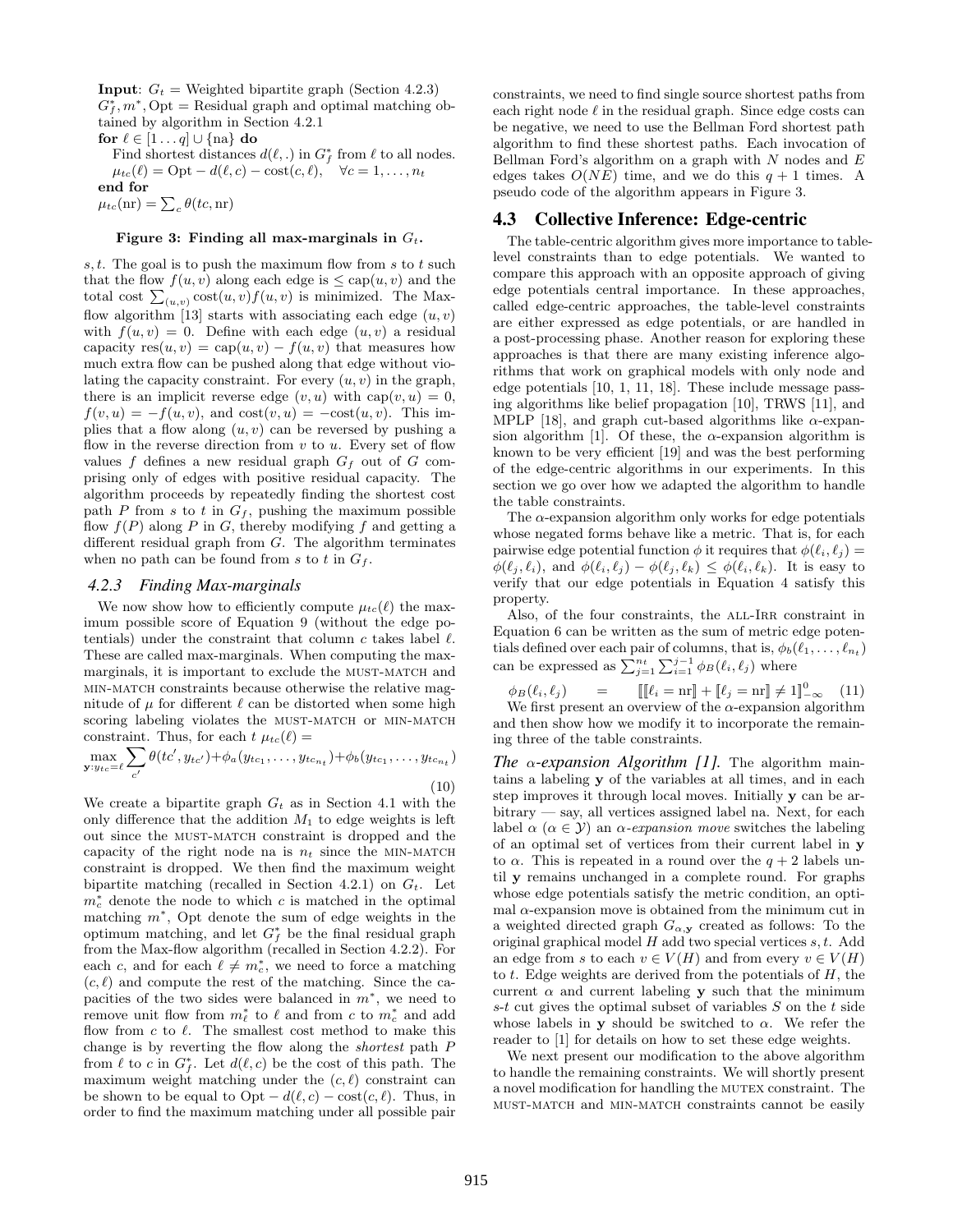**Input:**  $G$ ,  $s$ ,  $t$  and disjoint vertex groups  $V_1, \ldots V_T$ .  $G_f$ ,  $S$  = Residual graph and t side vertices after applying Max-flow to find the minimum  $s-t$  cut on  $G$ while  $\exists k \; s.t. \; |S \cap V_k| > 1$  do for all i s.t.  $|S \cap V_i| > 1$  do for  $v \in (U_i = S \cap V_i)$  do  $f(v, V_i) =$  maximum additional flow in G if for each  $u \in U_i - \{v\}, \, \text{cap}(s, u)$  is increased to  $\infty$ . end for end for Pick  $i^*, v^* = \operatorname{argmin}_{i,v} f(v, V_i)$ , set  $\operatorname{cap}(s, u) = \infty$  for each  $u \in U_{i^*} - \{v^*\}\$ and modify flow in  $G_f$  $S =$  vertices on the t side of the cut end while Output: S

#### Figure 4: Constrained minimum s-t cut algorithm.

integrated with the above algorithm. So, we handle these as a post-processing step as follows: In the output labeling if any table  $t$  violates the MUST-MATCH or MIN-MATCH constraint we greedily fix its labels by invoking the table independent algorithm (Section 4.1) on  $t$ .

To handle the MUTEX constraint, we modify the  $\alpha$ -expansion move for  $\alpha \in [1 \dots q]$  so that at most one column variable in each table switches to  $\alpha$ . We achieve this by solving the following constrained s-t cut problem on  $G_{\alpha,\mathbf{v}}$ for  $\alpha \in [1 \dots q]$ .

*The Constrained Minimum* s*-*t *cut Problem.* Given a positive weighted directed graph  $G = (V, E, \mathbf{w})$  whose vertex set can be partitioned into disjoint subsets  $V_1, \ldots V_T$  and two special vertices  $s, t$ , find the minimum  $s-t$  cut such that at most one vertex in each  $V_i$  is on the t side of the cut. In our case the groups  $V_i$  correspond to columns of the same table. This problem is NP-hard unlike the unconstrained minimum s-t cut problem which can be solved in  $O(VE \log V)$  time. We are able to provide a factor of two approximation. In this paper we skip proofs. Instead we present an approximation that performed well on our problem.

A popular method for solving the minimum s-t cut problem is based on a reduction to the Max-flow problem that we reviewed in Section 4.2.2. We first show this reduction and then present our modification.

*Minimum* s*-*t *cut via Max-flow[13].* The Max-flow algorithm is invoked on G with a uniform cost of one on all edges and  $cap(u, v) = w_{uv}$  where  $w_{uv}$  denotes the weight of an edge in G. Let  $G_f$  be the residual graph when the Maxflow algorithm terminates. The minimum cut  $\mathcal C$  comprises of edges for which  $f(u, v) = \text{cap}(u, v)$ .

*Our Modifications for Constrained Cuts.* Let S be the set of vertices that remain connected to  $t$  after the edges  $\mathcal C$  in the unconstrained cut are removed.  $\mathcal C$  is optimal for the constrained case if for each vertex group  $V_i$  at most one member appears in  $S$ . Else we repeat the following steps until all constraints are satisfied. Find a violated group  $V_i$ for which  $|S \cap V_i| > 1$ . Let  $U_i = S \cap V_i$ . We force all but one vertex  $v^*$  in  $U_i$  to the s side of the cut. Such a  $v^*$  is picked as that vertex for which we can push the minimum additional flow in the residual graph  $G_f$  with all  $U_i - \{v^*\}$  connected to s via infinite capacity edges. The final algorithm appears in Figure 4.

# 5. EXPERIMENTS

Creating a useful query set for this project is challenging in an academic setting without access to a user base. The best we found was the list of topic queries in [2] collected via a Amazon Mechanical Turk service. They represent an unbiased workload because these are suggested by a diverse set of web users, and not hand picked by researchers. The query set comprised of 51 queries spanning topics such as, "north american mountains", "professional wrestlers", and "world's tallest buildings". We call this the AMT query set. However, since our task required multi-column queries, we converted each topic query in AMT to a multi column query as follows: For each topic query in AMT, we inspected the top-10 pages from a Google search and found between one and three prominent attributes to be attached with each query. The final list of multi-column queries is present in Table  $1<sup>1</sup>$ . The original topic queries can be found in Table 1 of [2]. We augmented the AMT queries with twelve more queries that we collected internally from Wikipedia tables. This gave us a total of 59 queries of which 5 were singlecolumn queries, 37 were two column queries, and 17 were three column queries. We list the 59 queries in Table 1.

We run these queries on a web crawl of 500 million pages from which we found 25 million data tables. For evaluating the accuracy of the Column mapping task we posed each query in our query-set on WWT and for each table returned by the index probe we collected the correct labeling by manually labeling each of the 1906 web tables over the 59 queries. This gave us the set of ground truth labels. Each labeling was reviewed by two human labelers to avoid any human errors. In Table 1 we list the total number of source web tables that were returned by the two-phase index probe in WWT and the number of relevant web tables. Overall for a query, we found between 0 and 68 web tables with an average of 32.29. The fraction of relevant matches varied between 0 and 100% and on average only 60% of web tables were relevant.

We evaluate different methods via the well-known F1 error measure. This is calculated as follows: Let  $y^*$  denote the vector of all column labelings in the ground truth. The F1 error of any other labeling y produced by a method is  $\text{error}(\mathbf{y}, \mathbf{y}^*) = 1 - \frac{\sum_{tc} 2[\![y_{tc} = y_{tc}^* \wedge y_{tc} \in [1 \dots q]] \times 100}{\sum_{\mathbf{y}} \mathbb{E}[\mathbf{y}_{tc} = \mathbf{y}_{tc}^* \wedge \mathbf{y}_{tc}^* \in [1 \dots q]]}$ 

 $\sum_{tc} [y_{tc} \in [1 \dots q]] + \sum_{tc} [y_{tc}^* \in [1 \dots q]]$ We compare the accuracy of the Column mapping task on the following methods

- 1. Basic: A baseline method that is described in the beginning of Section 3.
- 2. NbrText: Basic augmented to include text of similar columns to measure similarity  $\text{sim}(Q_\ell, tc)$  as  $\max(\text{TI}(Q_\ell,tc), \max_{t'c'}\text{sim}(tc, t'c')\text{TI}(Q_\ell, t'c'))$
- 3.  $PMI<sup>2</sup>$ : The basic method augmented with only  $PMI<sup>2</sup>$ scores defined in Section 3.2.3
- 4. WWT: Our graphical model-based approach described in Section 3 with the table-centric algorithm.

For reporting results, we partitioned the queries into two sets: an "easy" set for which all methods were within 0.5% of each other. These include queries for which either the column labeling task is trivial, or impossible to solve with

<sup>1</sup>We skipped 4 queries from AMT, because we could not interpret the appropriate column queries for them.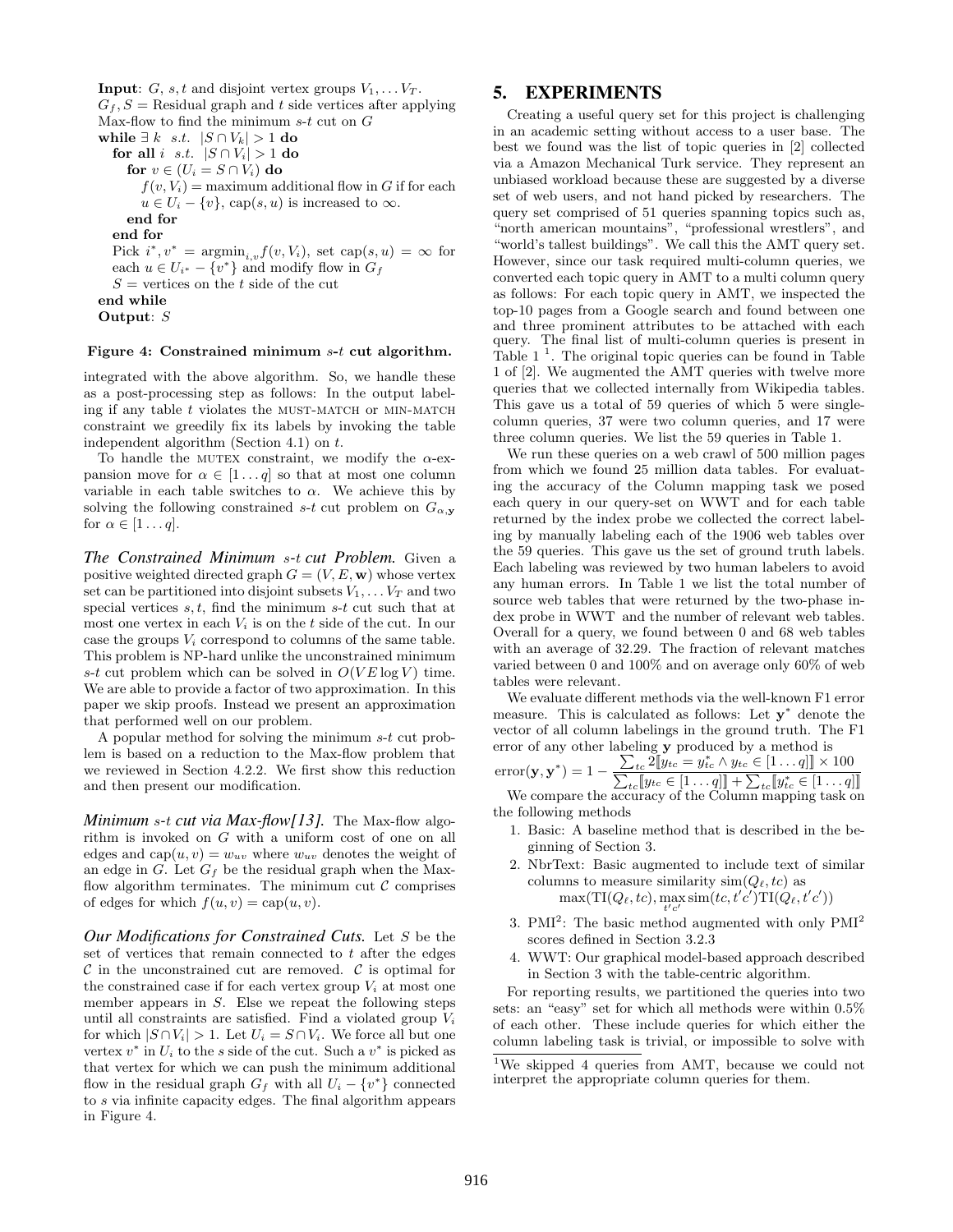|                                                |    | <b>Source Tables</b> | pain killers   company                             |                      | $\mathbf{1}$           |
|------------------------------------------------|----|----------------------|----------------------------------------------------|----------------------|------------------------|
| <b>Single Column Queries</b>                   |    | Total Relevant       | pga players total score                            |                      | 29                     |
| dog breed                                      |    | 66                   | pre-production electric vehicle   release date     |                      | $\overline{0}$         |
| kings of africa                                |    | $\theta$             | running shoes model   company                      |                      | 5                      |
| phases of moon                                 |    | 17                   | science discoveries   discoverers                  | 41                   | 37                     |
| prime ministers of england                     |    | 3                    | university $\vert$ motto                           | $\overline{7}$<br>34 | 5                      |
| professional wrestlers                         |    | 52                   | us cities $\vert$ population                       |                      | 32                     |
| Two Column Queries                             |    | Relevant             | us pizza store   annual sales                      | 35                   | $\mathbf{1}$           |
| 2008 beijing Olympic events   winners          |    | $\Omega$             | usa states $\vert$ population                      | 41                   | 37                     |
| 2008 olympic gold medal winners   sports/event |    | $\Omega$             | used cellphones   price                            | 29                   | $\theta$               |
| australian cities   area                       |    | $\overline{4}$       | video games   company                              | 30                   | 28                     |
| banks   interest rates                         | 51 | 34                   | wimbledon champions   year                         | 38                   | 24                     |
| black metal bands   country                    |    | 19                   | world tallest buildings   height                   | 51                   | 12                     |
| books in United States   author                |    | $\overline{2}$       | <b>Three Column Queries</b>                        |                      | Total Relevant         |
| car accidents location   year                  | 46 | 8                    | academy award category   winner   year             | 56                   | 22                     |
| clothing sizes   symbols                       | 20 | $\theta$             | bittorrent clients   license   cost                | $\Omega$             | $\theta$               |
| composition of the sun   percentage            | 50 | 12                   | chemical element   atomic number   atomic weight   | 33                   | 30                     |
| $country$   $currency$                         | 56 | 53                   | company   stock ticker   price                     | 53                   | 53                     |
| daily fuel consumption<br>country              | 38 | 14                   | educational exchange discipline in US   number of  | 13                   | $\mathcal{D}_{\alpha}$ |
| country<br>gdp                                 | 58 | 56                   | students   year                                    |                      |                        |
| population<br>country                          | 58 | 55                   | fast cars   company   top speed                    | 34                   | 29                     |
| $country$   us dollar exchange rate            | 52 | 43                   | food   $fat$   protein                             | 47                   | 43                     |
| fifa worlds cup winners   year                 | 49 | 9                    | ipod models   release date   price                 | 44                   | 16                     |
| Golden Globe award winners   year              | 23 | 19                   | name of explorers   nationality   areas explored   | 19                   | 13                     |
| Ibanez guitar series   models                  | 21 | 3                    | NBA Match   date   winner                          | 44                   | 34                     |
| Internet domains   entity                      | 10 | $\overline{4}$       | new Jedi Order novels   authors   year             | 25                   | 24                     |
| James Bond films   year                        | 16 | 11                   | Nobel prize winners   field   year                 | 12                   | 10                     |
| Microsoft Windows products   release date      |    | 12                   | Olympus digital SLR Models   resolution   price    | 11                   | 3                      |
| MLB world series winners   year                |    | 3                    | president   library name   location                | 8                    | $\mathbf{1}$           |
| movies   gross collection                      |    | 57                   | religion   number of followers   country of origin | 37                   | 32                     |
| name of parrot   binomial name                 |    | 8                    | Star Trek novels   authors   release date          | 8                    | 8                      |
| north american mountains   height              |    | 28                   | us states $\vert$ capitals $\vert$ largest cities  | 32                   | 30                     |



Figure 5: Error reduction relative to Basic in the column map performance of WWT, NbrText and PMI<sup>2</sup>. The table alongside shows the error of Basic.

our set of clues. One-third of our queries were "easy" and all methods had an error close to 22% on these queries. We compare different methods on the remaining two-third "hard" queries. For ease of plotting, we divided the hard queries into seven groups by binning on the error of the Basic method.

We first compare the above four methods. We then analyze the impact of the segmented similarity measure and finally compare different collective inference algorithms.

# 5.1 Overall Comparison

In Figure 5 we show the reduction in error relative to Basic of the three methods: PMI<sup>2</sup>, NbrText, and WWT on the seven query groups. Overall, WWT incurred an error of 30.3% in contrast to 34.7% for Basic and PMI<sup>2</sup>, and 34.2% for NbrText. For the first query group (comprising of seven queries), all three methods failed to label all but one as relevant whereas WWT got 22% of them. Even for the last group where Basic already achieved a low error of 4.2, WWT reduced that by 10% to 3.6%. The NbrText method reduces error for some queries but incurs an increase in er-

#### Table 1: Query set.

ror in several others. The method is specifically bad when the columns within a table overlap. An example is the last query in Table 1. The NbrText method suffers because the columns containing capitals and largest cities are overlapping, causing the wrong header text to be imported in a column.

Surprisingly, we did not get any accuracy boost overall with the  $PMI<sup>2</sup>$  score unlike what is reported in [2]. Even if we restrict to single column queries in our set, WWT's error is  $28.9\%$  compared to  $33.3\%$  of PMI<sup>2</sup> used in [2]. One reason is that the PMI scores are noisy — while they reduce error in seven of the queries, they also caused an increase in an equal number mostly due to adding irrelevant columns. Other studies [20] have attributed such behaviour to the undue importance the PMI score gives to low frequency words due to their presence in the denominator. Also, the  $PMI<sup>2</sup>$  score is expensive to compute. The average time for a query was 6.3 seconds for Basic, 40 seconds for  $PMI<sup>2</sup>$  and 6.7 seconds for WWT, which does not use the  $PMI<sup>2</sup>$  scores by default.

We show the impact of improved column mapping on overall search performance in Figure 6 where the y-axis is the error comparing the rows of the consolidated answer table of true column mapping and the consolidated answer table of any other mapping. We observe that WWT yields significant improvements in the accuracy of the final answer in all cases.

In Figure 7 we show the total running time of WWT broken into the time taken to probe the index (stored on disk) in each of the two stages, the time to read and parse the raw tables from disk, the time for column mapping, and the time to consolidate (and dedup) the rows of relevant tables. The running time varies from 1.5 to 14 seconds with an average of 6.7 seconds. The key factors affecting running time are whether a second index probe was used for the query, the size of the raw tables and the number of relevant rows that are consolidated into the final answer. The time for column mapping is a negligible fraction of the total time.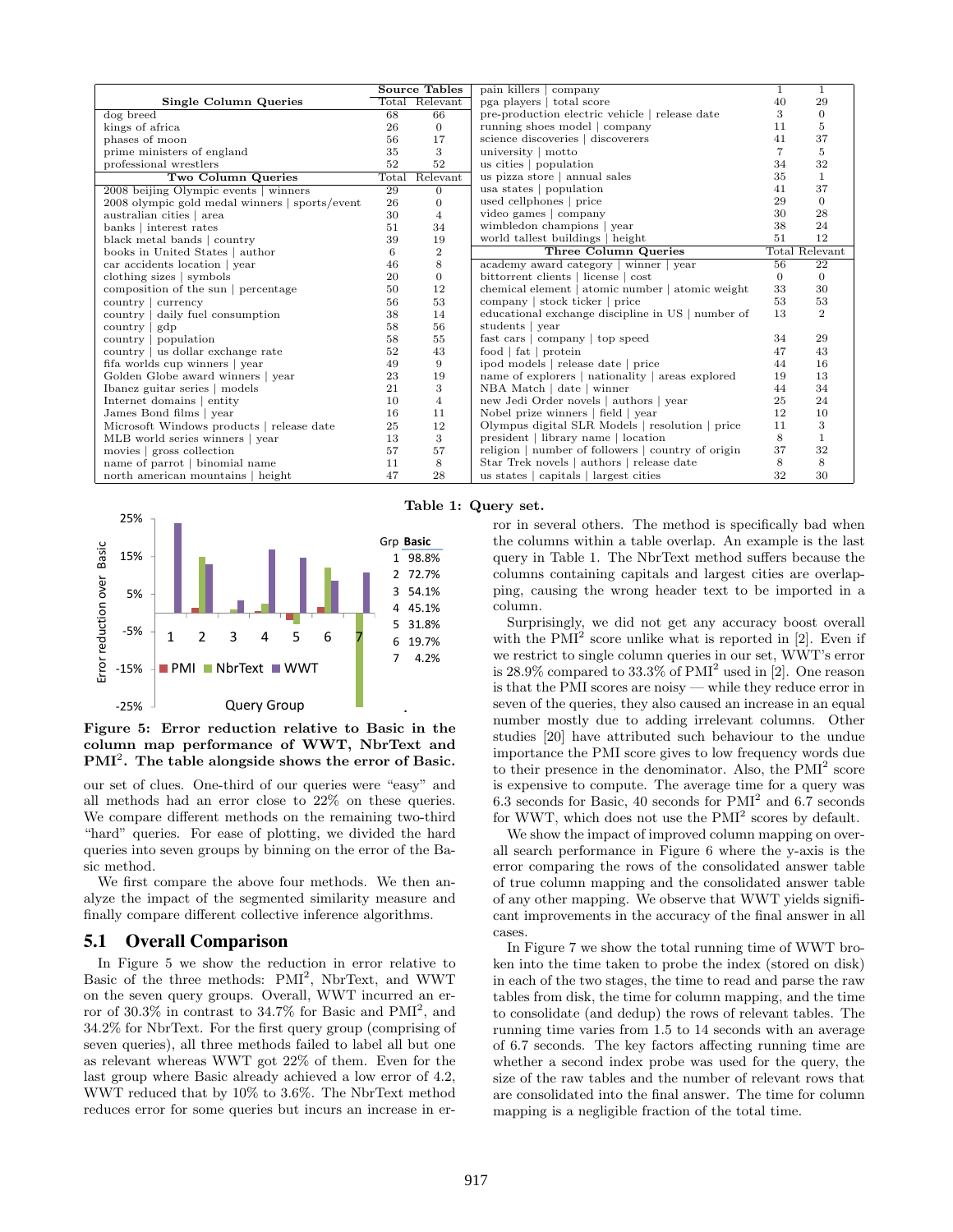

Figure 8: Comparing segmented similarity with standard unsegmented IR similarity.

# 5.2 Evaluating Segmented Similarity

In this section we evaluate our segmented similarity measure of Section 3.2.1 by comparing it against a model which is identical in all respects except using plain cosine similarity with the header text instead of SegSim and Cover. We call this the unsegmented similarity measure. For each measure we retrained the model parameters so that they are best tuned for the selected similarity measure. Overall the segmented measure reduced error from 33.3% to 30.3%. In Figure 8 we show a scatter plot where each point represents the error of a query using segmented measure against error of the unsegmented measure. We see that for all but three of the 32 queries, the segmented approach lies below the 45 degree line, and in eight cases it reduces by more than 10%.

#### 5.3 Comparing Collective Inference Methods

In Table 2 we compare a baseline (in column 2) that independently labels each table with the following collective inference algorithms: the constrained  $\alpha$ -expansion algorithm, two edge-centric message-passing algorithms viz., Belief propagation (BP) and TRWS, and the Table-centric

| Group          | None | $\alpha$ -exp | BP   | <b>TRWS</b> | Table-centric |
|----------------|------|---------------|------|-------------|---------------|
| 1              | 76.0 | 76.0          | 74.5 | 76.0        | 75.1          |
| $\overline{2}$ | 72.4 | 72.4          | 71.6 | 72.4        | 63.3          |
| 3              | 53.3 | 43.4          | 61.1 | 51.4        | 52.3          |
| 4              | 43.2 | 45.4          | 40.4 | 41.5        | 37.5          |
| 5              | 31.2 | 26.6          | 26.9 | 31.3        | 27.1          |
| 6              | 22.4 | 20.1          | 20.1 | 18.8        | 18.0          |
| 7              | 4.0  | 4.0           | 4.2  | 4.0         | 3.8           |
| Overall        | 33.1 | 31.3          | 31.5 | 32.3        | 30.3          |

Table 2: Comparing different collective inference algorithms on F1 error over seven query groups separately and over all queries combined.

algorithm. The BP and TRWS incorporated the table constraints in the same way as  $\alpha$ -expansion for all but the MU-TEX constraint. The MUTEX constraints were reduced to edge potentials like the  $ALL-IRR$  constraint — we skip details due to lack of space.

Overall, the Table-centric algorithm achieves the lowest error of 30.3% which is roughly 3% lower than the baseline of no collective inference. This is followed by our constrained  $\alpha$ -expansion algorithm. BP is slightly worse and TRWS is the worst. One reason is that BP and TRWS are known not to provide good approximations when many edge potentials are dissociative (i.e., they prefer connected nodes to take different labels). In our graphical model, in expressing the mutex constraints as edge potentials we created many dissociative edges. In contrast, for the  $\alpha$ -expansion algorithm we handled the MUTEX constraints separately via a constrained graph-cut algorithm. In order to understand the reasons for the poorer performance of  $\alpha$ -expansion vis-a-vis the tablecentric algorithm, we considered two explanations. First, that the edge potential scores in our objective were not well calibrated causing higher scoring labelings to not necessarily have lower error, and the Table-centric was winning by giving lower importance to such potentials. Second, that the  $\alpha$ -expansion algorithm was solving the objective (with all the constraints) poorly. We found the latter to be the reason. In most cases where  $\alpha$ -expansion lost it returned labelings with lower overall scores than the table-centric algorithm. In terms of running time, the table-centric algorithm is the fastest followed by  $\alpha$ -expansion which is a factor of five slower, followed by BP a factor of six slower and finally TRWS which is a factor of 30 slower. Thus, the most practical option for collective inference is the table-centric algorithm both in terms of accuracy and running time.

# 6. RELATED WORK

We discuss four areas of related work: structured Web search, Web tables in structured search, keyword queries on databases, and schema matching.

Structured Web search has been a topic of research ever since the advent of the Web (see [5] for a survey). The most common type of structured search is point answers to a query such as: "CEO of IBM"; and most research has focused on harnessing document sources to answer them [5]. Our focus is on queries whose answer is a single consolidated table. In earlier work [9] we developed a query-by-example paradigm of extracting such tables from lists on the Web (web tables were excluded). Another example is Google squared<sup>2</sup>, a commercial product, that interpreted query keywords as description of entity types and the answer was a table with entity instances and a suggested list of attributes. Technical details of the system are not in the public domain.

The potential of web tables as a source of structured information was first highlighted in [4, 3]. In this work, the stress was on collecting offline information of various kinds, including attribute synonyms, attribute associations, etc. In contrast, our goal is to answer ad hoc queries, for which the closest related work is [2]. Their system is based on multiple user interactions: first in response to a single set of keywords a ranked list of tables is retrieved, the user integrates the sources into a single table, the user can then choose additional attribute columns, and the system fills in the values

<sup>2</sup>http://en.wikipedia.org/wiki/Google Squared